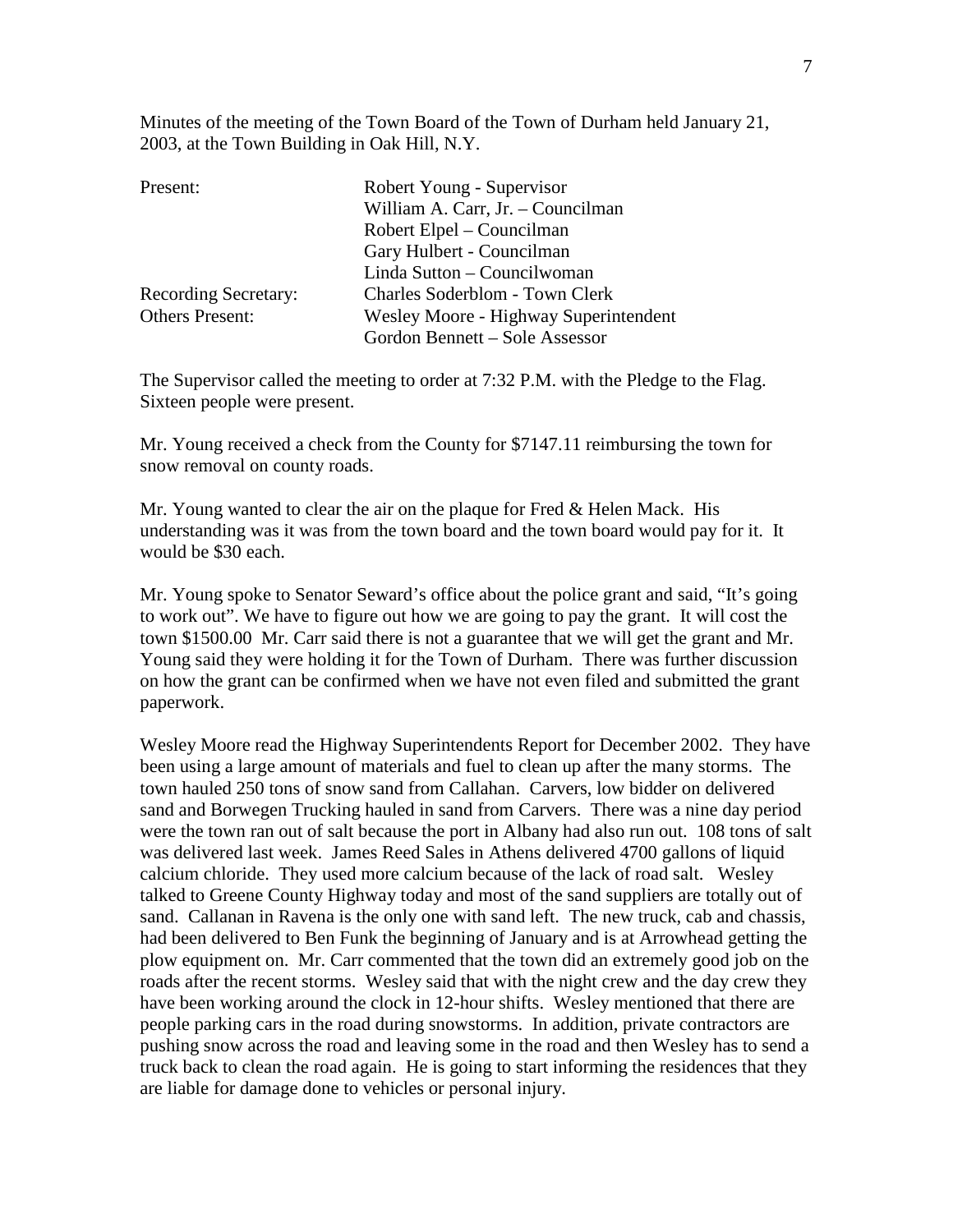The building inspector's report was filed.

The police report was filed.

The dog control officer's report was filed. Merton said to call if there were any problems.

Mr. Young reported that Harold Kelly, Trinity Motors, had written a letter giving the town stock, which was valued at about \$5,000. Tal Rappleyea, attorney, was going to look into the matter to see how it should be handled. The letter was addressed to Mr. Cullie. The board agreed that Mr. Cullie would reply to the letter thanking Mr. Kelly for his generous offer and letting him know that our attorney would look into the matter and would be communicating with him in the future with a carbon copy to the town.

Mr. Young asked for a motion to approve the minutes of the December meetings. Mr. Elpel made the motion seconded by Mr. Hulbert with all in favor.

Charles Soderblom, tax collector, reported that about \$550,000 has been collected.

Two representatives from the Hudson River Valley Greenway made a presentation to the board regarding the Greenway and its mission. There are five criteria for the Greenway: regional planning, natural and cultural resource protection, economic development, public access to natural and development features, i.e.) river trail, heritage, and environmental education. If the Town of Durham were to join, they would receive sources for grant funding and technical assistance. The agency is not permitted to impede on home rule. They will only involve themselves in town issues if asked. The Greenway has been in existence for 11 years. You can opt out of the program any time the same way you joined by passing a resolution. To date none of the 180 communities have opted to leave. Mr. Elpel inquired as to how the Greenway is currently being funded. It was explained that it is state funded. Mr. Elpel stated that originally the Greenway was not to be government funded and asked when it changed and why. Mr. Edwards of the Greenway was not able to answer the question. Mr. Elpel stated that the Farm Bureau has always opposed the Greenway because they feel it is an infringement on personal property. Mr. Edwards explained that the Greenway has recently established an Agricultural committee to look at ways to protect farmland and keep farming a productive business. Mr. Carr commented that we need to make sure that natural and cultural resource protection was not euphuism for an infringement on business or expansion. Mr. Carr suggested that the board research some of the examples that Greenway has been involved in other communities and how it affected them. That would enable the board to make a positive informed decision.

Mr. Young stated that he was in favor of joining the Greenway. Mr. Carr commented that the town board has a responsibility to the town and its constituents to do a fair and equitable assessment of the Greenway prior making a decision. Additional discussion followed with no decision.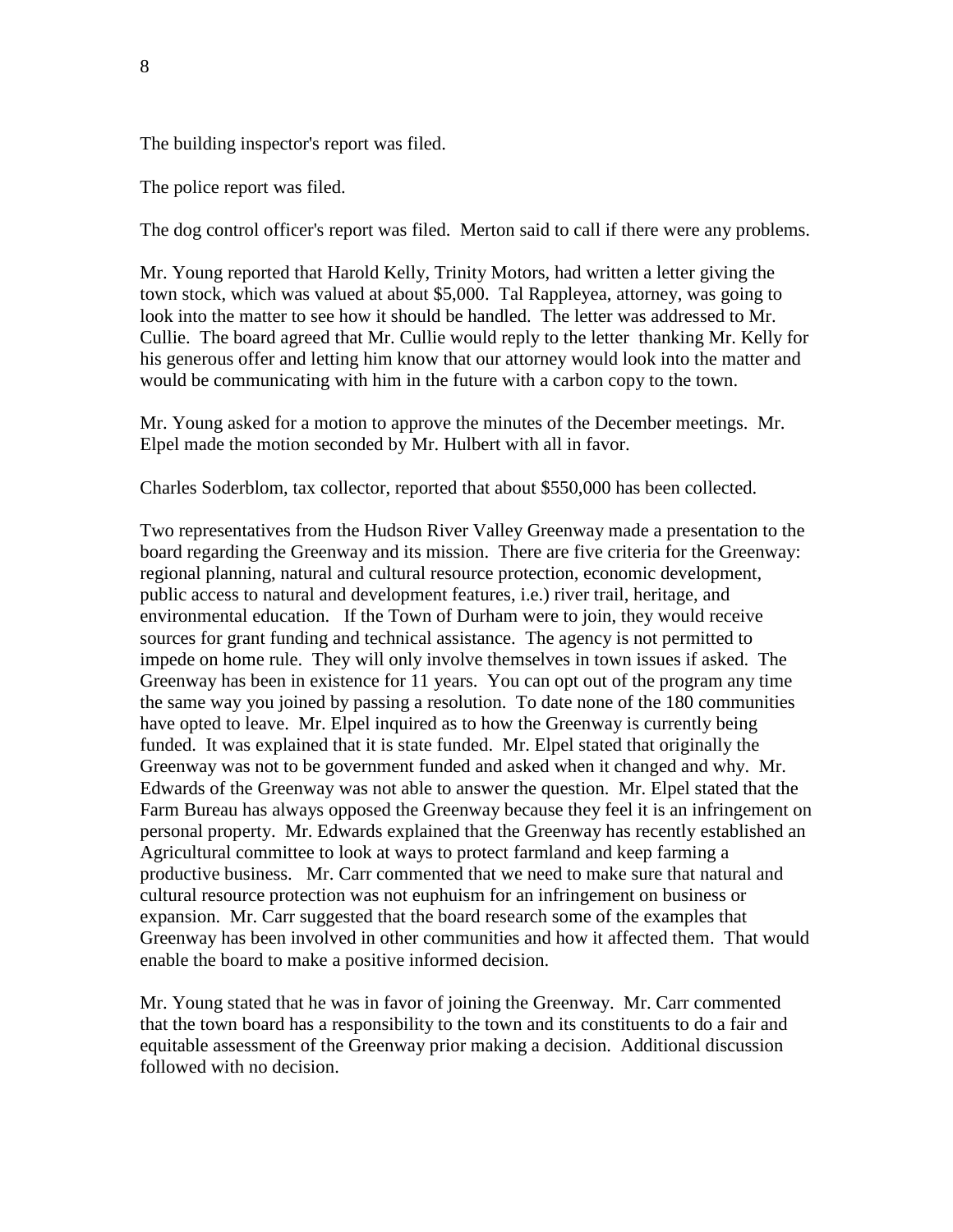Mr. Cullie reported that the Task Force did not hold a meeting the month of December and the next meeting will be Monday, January 27, 2003, 7:30 p.m. at the East Durham Fire House. He reported that the open house held Sunday January 19<sup>th</sup> honoring Fred  $\&$ Helen Mack for their years of service to the community was well attended. Nine organizations recognized them for their dedication to the community.

A letter was received from the Historical Commission and distributed to the board.

The contracts for the Town of Durham Ambulance Squad, East Durham Vol. Fire Co. and the Oak Hill-Durham Vol. Fire Co. were reviewed by the Mr. Rappleyea and the board and approved.

The board revisited the topic of purchasing a domain name with the .us address. After a lengthy discussion, it was decided that no action would be taken.

Mr. Holt inquired of the board as to when the construction of the bridge on Sunside Road would be completed. Mr. Moore explained that the county is handling this and due to the early cold, construction has been halted. The expense to have special concrete mixed to complete the project was cost prohibited. At this time, the project is expected to be completed in the spring as soon as weather permits. Mr. Holt's concern is the intersection of Jennings Road and Route 145; the snow banks are high and the intersection is slippery. Mr. Moore explained that the town maintains Jennings Road and is working to cut back the banks as much as possible to improve visibility.

Mr. Cullie read a report to the board from the Grant Committee indicating that he has contacted Senator Seward's office to determine if the Police Grant is still available. He was informed that it in fact was and the procedure for review and acceptance was reviewed. He included that the if the town board were to act on this grant it would need to apply 30% matching funds that can not be federal funds. Mr. Sutton stated that he would like to pursue this grant with the board's approval. Mrs. Sutton asked if the money the town receives from the DWI program could be used as matching funds. It was explained that it could not. The board indicated to Mr. Sutton that the grant should be pursued and to provide the grant committee with the necessary information.

Mr. Cullie asked the Mr. Young if he has received any information pertaining to grants and has it been given to a member of the committee? Mr. Young stated that anything he has received has been put into the board members boxes. Mrs. Sutton clarified that the information is supposed to go to the grant committee as well. Mr. Young denied having received any information concerning grants. Mr. Cullie questioned this, due to the fact he had received correspondence regarding a publication listing available grants and that Mr. Young had received the same correspondence. Mr. Carr suggested we be significantly more careful when grant related documents come into the town to make sure that they are passed on to the members of the grant committee. It will create an unfortunate and erroneous negative impression if these documents continue to be lost.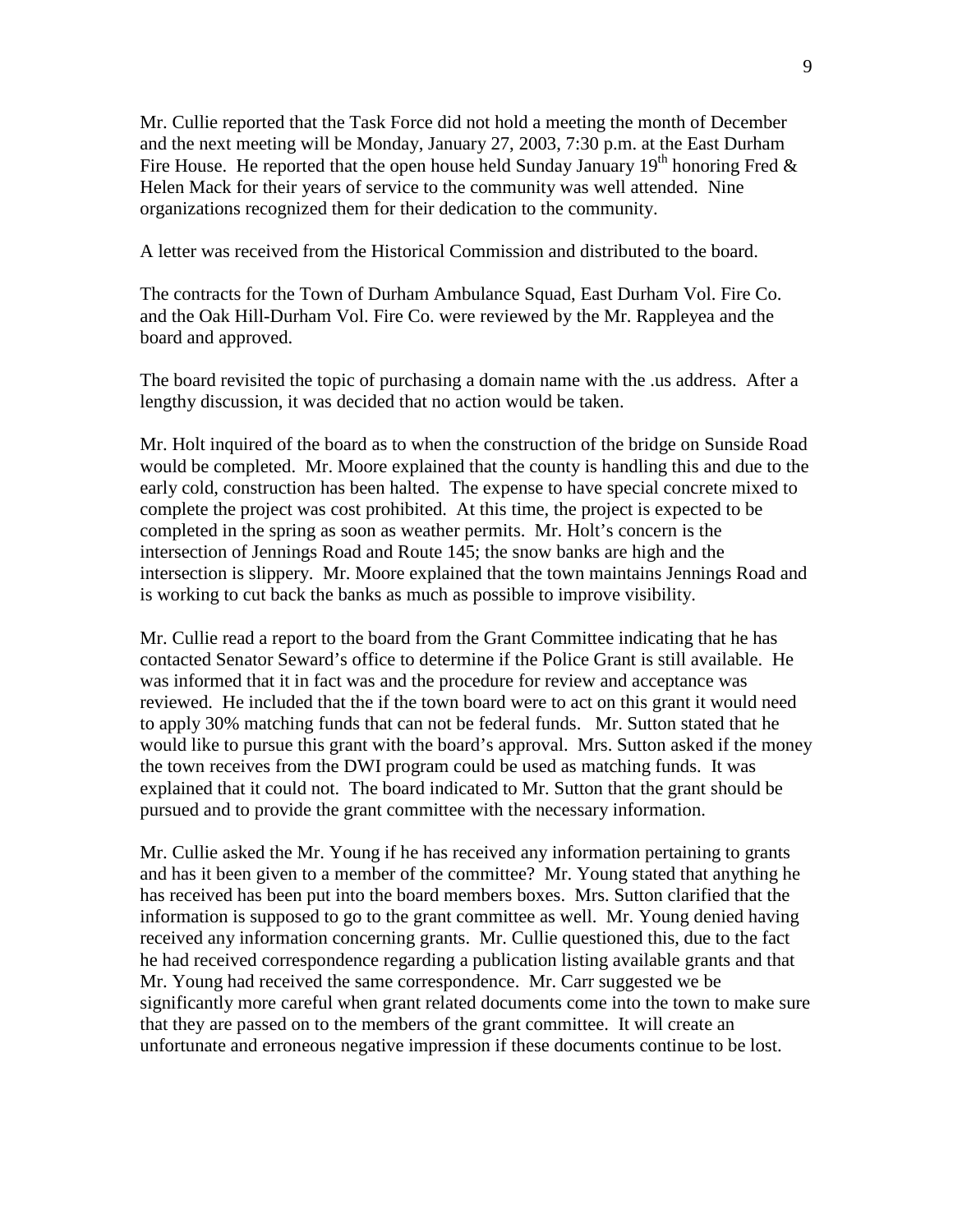Mr. Bennett addressed the topic of the Senior Citizen Sliding Scale with the board. In the past, the town has followed what the county has done. Typically, the county raises the scale \$500.00 per year so that anyone who receives social security increase or increases in income does not fall out of the exemption loop and not get something that they have gotten in the past. It is Mr. Bennett's suggestion that being the social security increase was 1.5% or 1.7% last year that we would also increase the sliding scale by \$500.00. The current exemption is \$13,500 to \$19,199. The exemption would become \$19,699 on the top end. Mr. Bennett will provide the board members with the old scale and the new scale so that they can review and discuss it at the next meeting.

Mr. Bennett went on to explain that he has a meeting with the office of Real Property Services people who do the equalization rate survey, which is performed on a yearly basis. It is their preliminary indication that the value in Durham has changed between seven and nine percent of the last year. The data used to calculate the change is very indepth and it is anticipated that we would come up with a very similar number when we do our in house analysis. Mr. Bennett feels that this will probably be the case. Once the numbers are finalized there will need to be a meeting with him and the town board to discuss those final determinations of the amount of change through our sustaining equity. The in-house analysis will break the roll down to determine where in the roll changes have occurred. Mr. Carr emphasized the necessity for these analyses to head off future inequities. Additional discussion followed.

At 9:00 p.m. Mr. Carr made the motion seconded by Mr. Elpel to adjourn for executive session to discuss possible litigation regarding property assessment. The meeting was called back to order at *9:25* p.m.

| From: | A 3120.400 | Police Contractual     | \$508.10   |
|-------|------------|------------------------|------------|
| To:   | A 3120.101 | Police PT Per. Svc.    |            |
| From: | A 7310.401 | Youth Prog. Bus Contr. | \$250.00   |
| To:   | A 7310.410 | Youth Prog. Contr.     |            |
| From: | DA5142.100 | Snow Per. Svc.         | \$3,793.94 |
| To:   | DA5142.400 | Snow Contr.            |            |
| From: | A 1680.410 | Central FAX            | \$34.90    |
| To:   | A 1670.400 | Central Photocopier    |            |
| From: | A 1990.400 | Contingent             | \$40.76    |

## **Mrs. Sutton made the motion seconded by Mr. Hulbert with all in favor to approve the following transfers:**